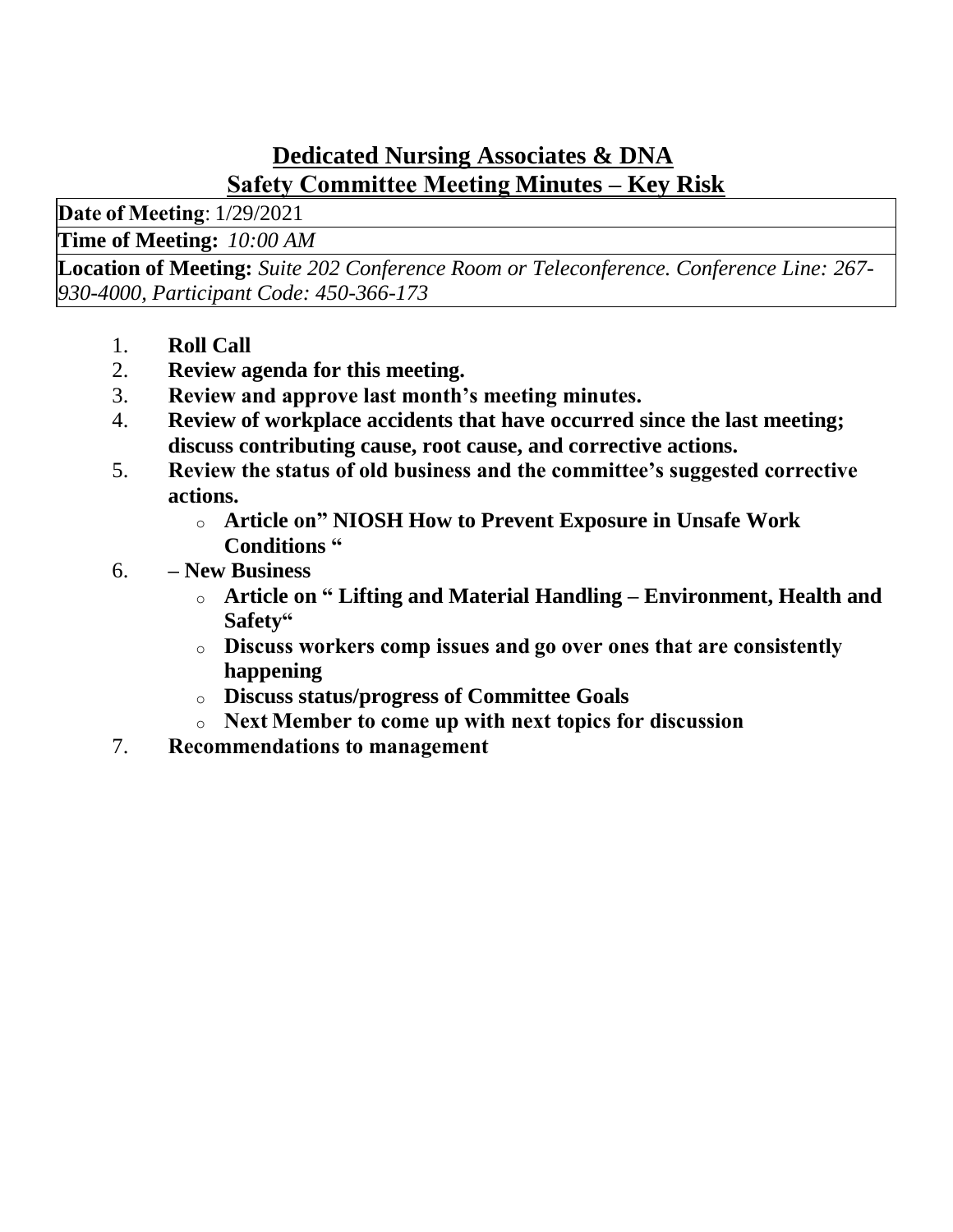## **Dedicated Nursing Associates & DNA Safety Committee Minutes**

| <b>Meeting</b>  | <b>Time meeting started:</b> $10:00 AM$ |  |
|-----------------|-----------------------------------------|--|
| Date: 1/29/2021 |                                         |  |

| <b>Meeting Chairperson:</b> |  |
|-----------------------------|--|
| <b>Danielle Reilly</b>      |  |

| <b>Present</b>           | <b>Absent</b>      |
|--------------------------|--------------------|
| Christina Zappa          | Chris Young        |
| Heidi Zedlar             | Danielle Reilly    |
| Jenna Highfield          | Cassandra Angelone |
| Melissa Spagnol          |                    |
| Nikki Raveling - virtual |                    |
|                          |                    |
|                          |                    |
|                          |                    |
|                          |                    |
|                          |                    |
|                          |                    |
|                          |                    |
|                          |                    |
|                          |                    |
|                          |                    |

Agenda for today's meeting was reviewed by all members:  $\times$  Yes \_No

Previous meeting minutes from (12/2020) were read and approved: ${\times}$ Yes \_No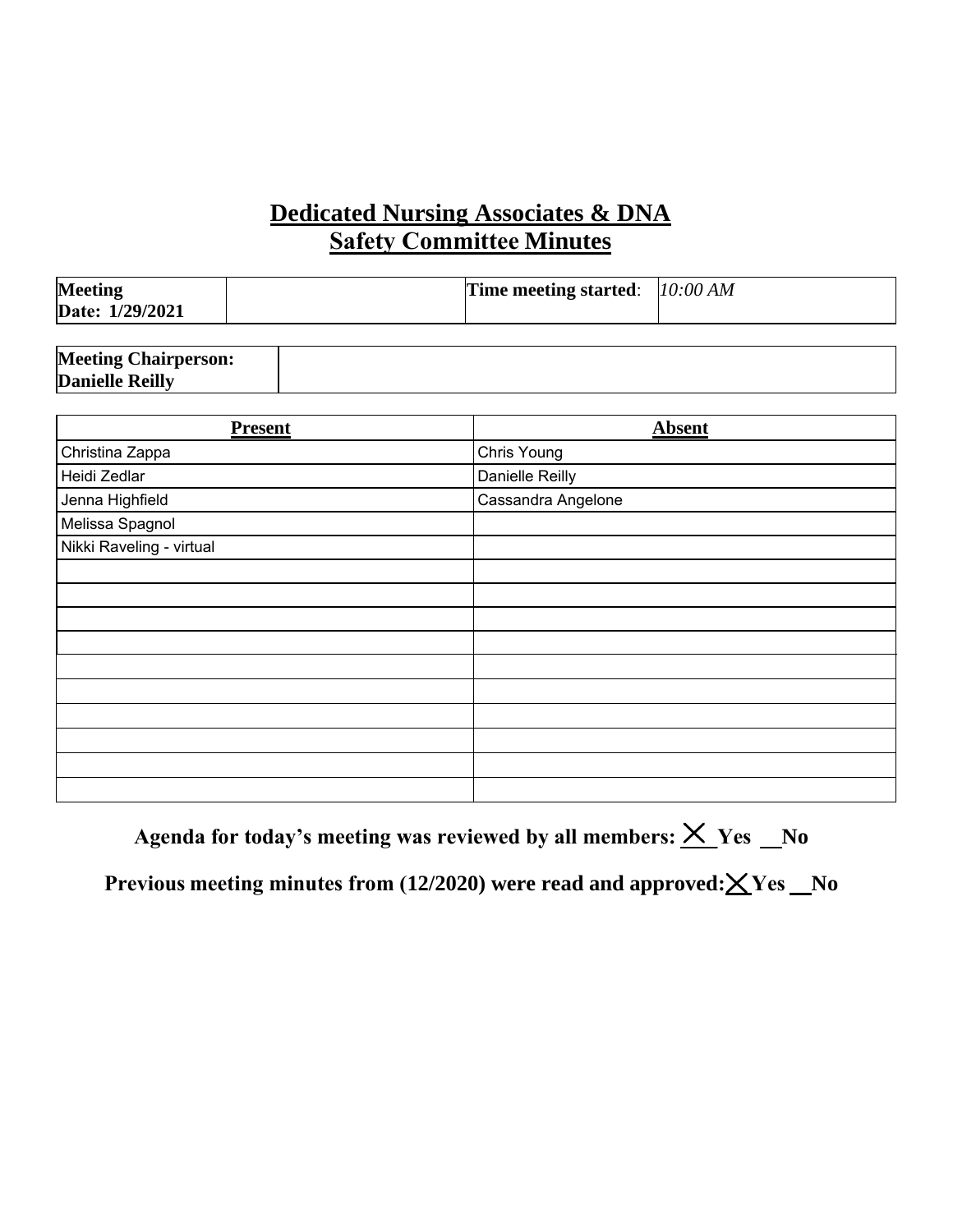#### **Review of Accidents/Incidents Since the Last Meeting (employee, non-employee, vehicle accidents, near misses, property, & other)**

| <b>Date</b>           | Injury<br><b>Causation</b><br>(Description)                                                                                                                                                                                                                                                                     | <b>Assignment</b><br>/Facility                                                              | <b>Injured Body</b><br>Part (Body Part,<br>Left/Right,<br>Lower/Upper) | <b>Follow Up</b><br>(Communication,<br><b>Contact Facility,</b><br>Treatment,<br>Education, etc.)         | <b>Recommended</b><br>Corrective<br><b>Action</b>                                                                                                                                                                                                                                       | <b>Is Claim</b><br><b>Ongoing?</b><br><b>Current</b><br>Outcome |
|-----------------------|-----------------------------------------------------------------------------------------------------------------------------------------------------------------------------------------------------------------------------------------------------------------------------------------------------------------|---------------------------------------------------------------------------------------------|------------------------------------------------------------------------|-----------------------------------------------------------------------------------------------------------|-----------------------------------------------------------------------------------------------------------------------------------------------------------------------------------------------------------------------------------------------------------------------------------------|-----------------------------------------------------------------|
| 1/2/2021<br>1/18/2021 | IW was moving<br>hospital beds due<br>to a water break<br>at the facility. IW<br>stated their wrist<br>felt sore and<br>noticed bruising.<br>IW was lifting                                                                                                                                                     | Contract<br>Nursing<br>Home<br><b>Baldwin</b><br>Health<br>Center<br>Per Diem               | Sprain of L wrist<br>Strain of muscle                                  | Ergonomic<br>education sent<br>1/20/2021<br>Acknowledgement<br>received 1/25/2021<br>Safe patient lifting | <b>NA</b><br>Follow up                                                                                                                                                                                                                                                                  | <b>Full Duty</b><br>Release<br>1/17/2021<br>1/21/2021           |
|                       | resident out of<br>chair. The IW<br>was unable to lift<br>after 2 attempts<br>due to the<br>resident being<br>uncooperative.<br>IW requested<br>assistance from<br>aide was finally<br>able to lift<br>resident out of<br>chair. Felt tight<br>pain and sore in<br>back. IW stated<br>resident was 1<br>assist. | Assisted<br>Living<br>Spring<br>Arbor of<br>Wilmington                                      | lower back                                                             | and ergonomics in<br>the workplace sent<br>1/28/2021<br>Acknowledgement<br>received 1/28/2021             | questions: Why<br>did she attempt<br>twice before<br>asking for<br>assistance?<br>Educate her that<br>her actions<br>leading up to<br>injury after not<br>asking for help<br>may have lead<br>into her injury.<br>Why was she<br>attempting to get<br>the resident out<br>of the chair? | Restrictions<br>Follow Up<br>1/29/2021                          |
| 1/23/2021             | IW was lifting<br>resident from the<br>wheelchair to the<br>bed. The IW<br>stated they felt<br>sharp pains in<br>their chest, left<br>shoulder to their<br>whole back.                                                                                                                                          | Per Diem<br>Nursing<br>Home<br>Hilltop<br>Village<br>Nursing &<br>Rehabilitati<br>on Center | Multiple<br>Upper chest, L<br>shoulder, upper<br>& lower back          | Wheelchair transfers<br>and ergonomics<br>education sent<br>1/28/2021                                     | Follow up<br>question: Was<br>the IW lifting or<br>using proper<br>transfer<br>techniques when<br>moving the<br>resident?                                                                                                                                                               | 1/26/2021<br>Restrictions<br>Follow Up<br>2/9/2021              |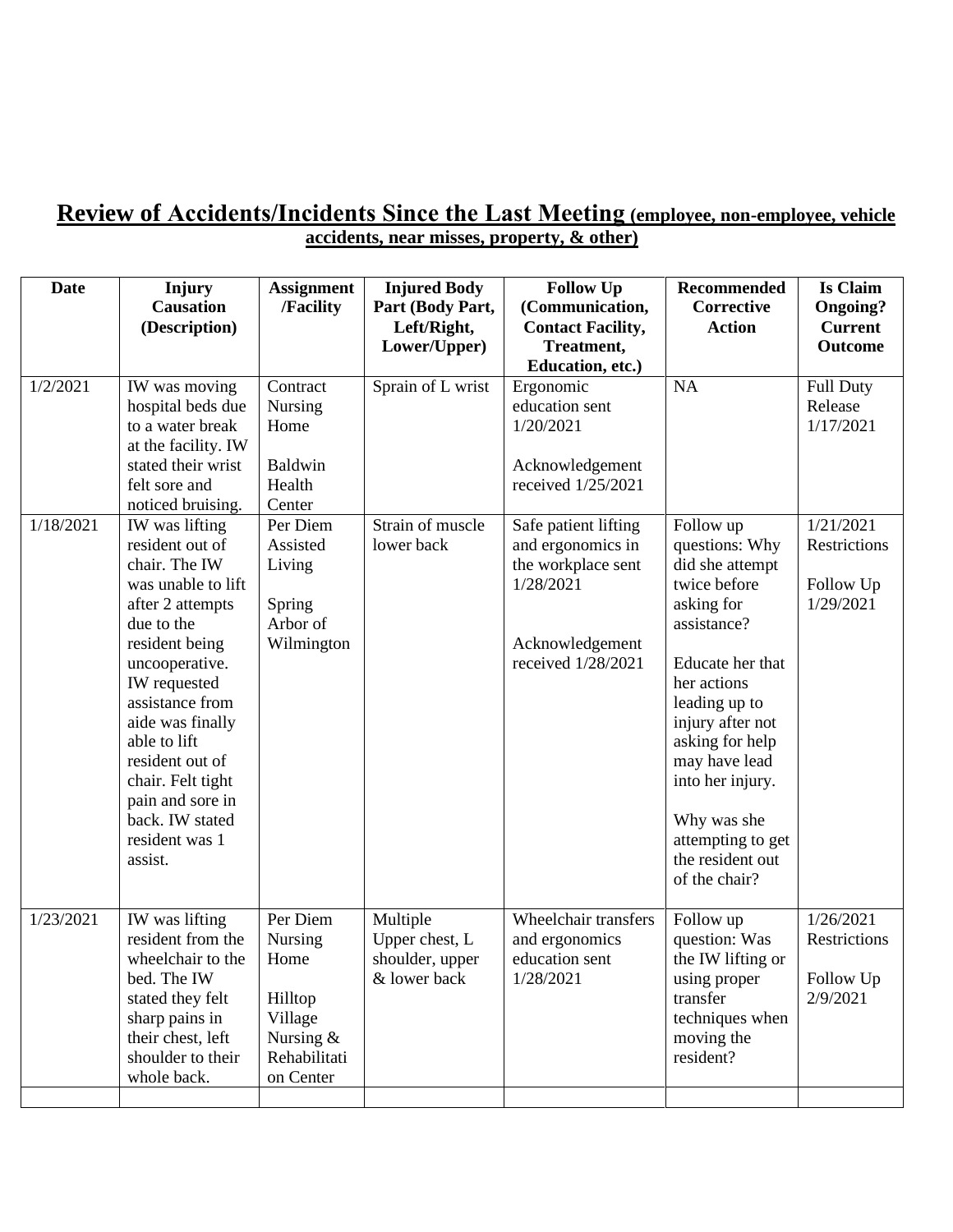#### **Status / Progress of Uncompleted Old Business**

| <b>Old Business Item:</b>                       | <b>Updates:</b>         |
|-------------------------------------------------|-------------------------|
| NIOSH How to Prevent<br>Exposure in Unsafe Work | Uploaded to DNA Website |
| Conditions                                      |                         |
|                                                 |                         |
|                                                 |                         |

# **New Business (Round Table Discussion)**

| <b>Committee Member</b><br>Name: | <b>Topic / Hazard Identified:</b>                                               | <b>Responsibility Assigned To Whom &amp;</b><br><b>Action To Be Taken:</b>                                     |
|----------------------------------|---------------------------------------------------------------------------------|----------------------------------------------------------------------------------------------------------------|
| Group                            | Discuss new incidents                                                           |                                                                                                                |
| Group                            | Article on:" Lifting and Material Handling -<br>Environment, Health and Safety" |                                                                                                                |
| Group                            | <b>Update on Goals</b>                                                          | One IW placed on ReEmployAbility<br>assignment start date $2/3$ . Possible $2nd$ IW<br>to be placed next week. |
|                                  |                                                                                 |                                                                                                                |

# **Status/Progress on Committee Goals**

| <u> Goal:</u>               | <b>Updates/Action to be taken:</b>                   |
|-----------------------------|------------------------------------------------------|
| <b>Show Cara Prophecy</b>   | Heidi and Tina to show/teach Cara Prophecy           |
| Learn to pull stats from KR | Nikki and Tina to set up review meeting with Peaches |
| portal                      |                                                      |